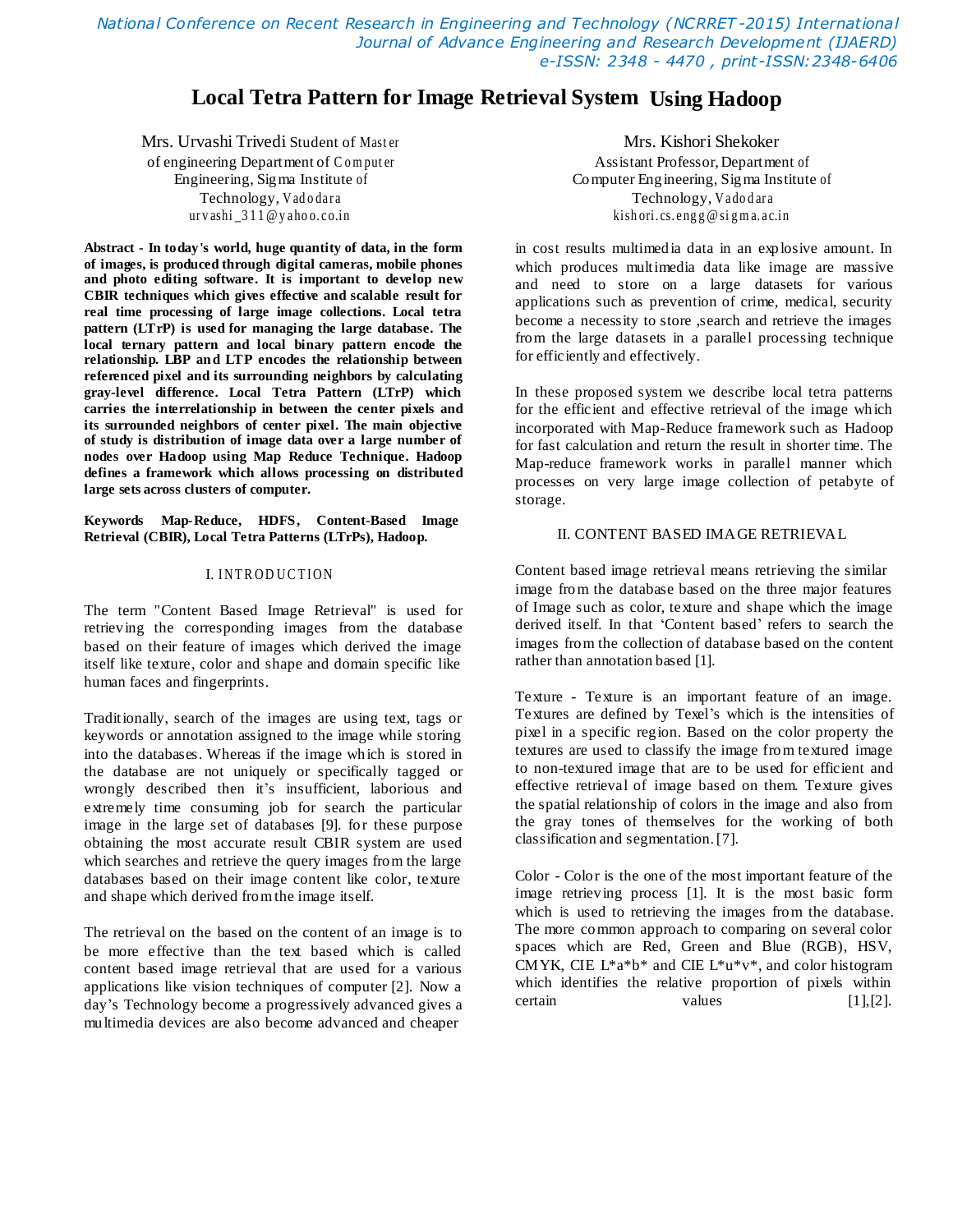Shape - Shape is another important low level feature of images. Which are used to measuring the shape of different objects for differentiates between various objects, similarity measurements of shapes are difficult. For that two main steps are requiring for retrieving images are extraction of feature and measurement of similarity. [1], [2].

#### Local Tetra Patterns (LTrPs)

A new technique Local Tetra Pattern is modified from the combination of local patterns (LBP, LTP and LDP).this technique encodes with relationship between the center pixel to its neighbors, based on that its calculated using first order derivative in horizontal and vertical direction of the center gray level pixel denotes the center pixel and denotes the horizontal and vertical pixel of the neighbors of center gray level pixel Let, respectively. The first order derivative at center pixel *g<sup>c</sup>* can be defined as

$$
I_{0}^{1} (g_{c}) = I(g_{h}) - (g_{c})
$$
  

$$
I_{90}^{1} (g_{c}) = I(g_{v}) - (g_{c})
$$

Where gh and gv are horizontal and vertical neighbors of gc respectively

$$
I_{\text{Dir}}^{1}(g_{c}) = \begin{cases} 1, & I_{0}^{1} \circ (g_{c}) \ge 0 \text{ and } I_{90}^{1} \circ (g_{c}) \ge 0 \\ 2, & I_{0}^{1} \circ (g_{c}) < 0 \text{ and } I_{90}^{1} \circ (g_{c}) \ge 0 \\ 3, & I_{0}^{1} \circ (g_{c}) < 0 \text{ and } I_{90}^{1} \circ (g_{c}) < 0 \\ 4, & I_{0}^{1} \circ (g_{c}) \ge 0 \text{ and } I_{90}^{1} \circ (g_{c}) < 0 \end{cases}
$$

Where,  $I_0^1 \circ (g_c)$  – Value of center pixel in horizontal<br>direction,  $I_{90}^1 \circ (g_c)$  – value of center pixel in horizontal direction

After identifying the 13 bit binary pattern, their histogram is calculated and query image is compared with the images of given database. During comparison process, the *N* best images similar to query image are selected. The experimental results confirmed that LTrP outperforms LBP, LDT and LTP in terms of retrieval and is able to extract more detailed information fromthe image.

### III. HADOOP

Hadoop provides open source software framework which is used for storage and large scale processing of datasets on clusters. It has two subparts, Map-reduce and HDFS, Mapreduce for computational capabilities and HDFS for storage. Map-reduce is distributed framework for data processing, especially big data. The Map-reduce process of hadoop complete with two phases Map and Reduce. In Map phase stored split data inputted to map function which will generate intermediate key pair .Wherever reduce phase accept these key value pair as its inputs which will merge

all intermediate values associated with same intermediate key. Figure 1 shows architecture of HDFS.



*Figure 1: The architecture of HDFS*

Hadoop is a framework that allows for the distributed processing of large datasets, it is also capable of to process small datasets. However it also works on terabyte of data where RDBMS takes hours and fails whereas Hadoop does the same in couple of minutes. The Apache Hadoop is an open-source software project for scalable, reliable, flexible, distributed computing,failure handling [10].

HDFS **-** In HDFS Data is divided into chunks. Namenode is the Master of the File System and Datanode is the slave Component of the file system, only one Namenode and multiple Namenode are running on the Hadoop cluster. Data to be stored on node that is Datanode [12]. Datanode should be replicated one each Datanode, if one data node goes down then the data is present on another Datanode also the Name node knows where the data is to be stored in which rack. Namenode contain all the data storage information which is stored in Datanode. There is another Namenode that also contain all the information like Namenode called secondary Namenode. If Namenode fails then it will recover the information from secondary Namenode [12].

Map Reduce - The parallel framework offered by Mapreduce is highly suitable for proposed CBIR structure with large amount of data. Figure 2 shows the Map reduce technique. We use the open source distributed cloud computing framework hadoop and their implementation of Map-reduce module. Map-Reduce decomposes work submitted by a client into a small parallelized map and reduce jobs, as shown in figure 1. A Hadoop cluster includes multiple worker nodes and a single master. Master node consists of a TaskTracker, Namenode, JobTracker, and Datanode. A worker node acts as both a TaskTracker and Datanode, though it is possible to have compute-only worker nodes and data-only worker nodes. The list of output can then be saved into Distributed file system then the reducer run to merge the result in parallel [11]. Figure 2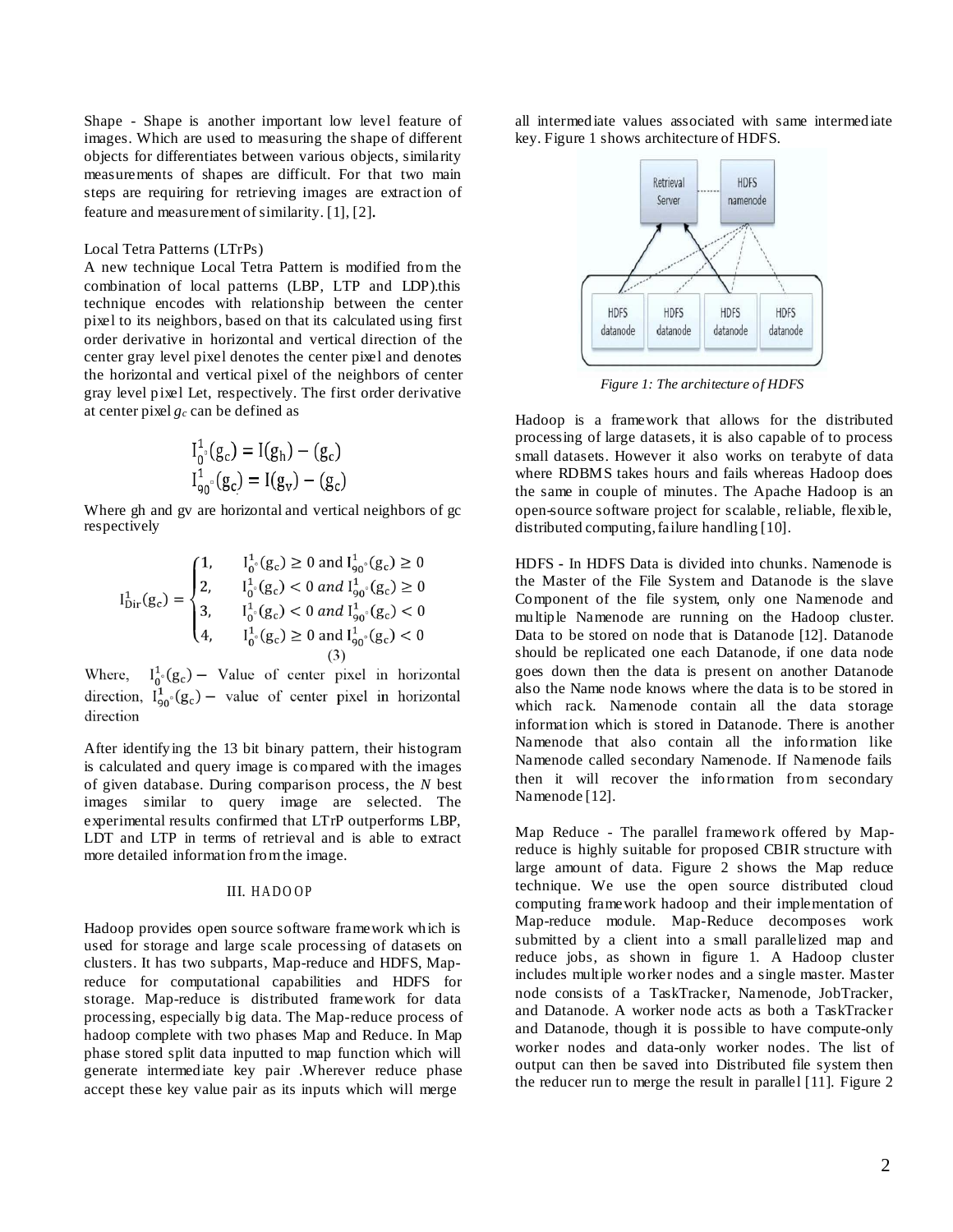

shows a multi-node Hadoop cluster. Hadoop provides location awareness compatible file system.

*Figure 2 Multi node Hadoop Structure*

In HDFS Data is divided into chunks. Namenode is the Master of the File System and Datanode is the slave Component of the file system, only one Namenode and multiple Namenode are running on the Hadoop cluster. Data to be stored on node that is Datanode [12].



*Figure 3 Working Principle of Hadoop Map-Reduce.*

Figure 3 shows working principle of hadoop map-reduce. Datanode should be replicated one each Datanode, if one data node goes down then the data is present on another Datanode also the Name node knows where the data is to be stored in which rack. Namenode contain all the data storage information which is stored in Datanode. There is another Namenode that also contain all the information like Namenode called secondary Namenode. If Namenode fails then it will recover the information from secondary

Namenode [12].

## IV. LITERATURE REVIEW ANALYSIS Sitalakshmi

Venkatraman presents a novel Map Reduce framework for neural network for CBIR from collection for large data in a cloud environment. Classify the color images on the basis of their content and by using Map and Reduce functions accurate parallel results are arrived in real-time and shorter time that can operate within cloud clusters [9].

Ashish Oberoi represent hadoop open source framework based on Local Tetra Pattern for content based image retrieval from medical databases is proposed. It approaches to formulate the interrelationship between the reference or center pixel and from its neighbors, considering the directions i.e. vertical and horizontal calculated using the first-order derivatives [5].

Dr.Ayyaz Hussain presents the comparison of three different approaches of CBIR, which are based on distance measure, image feature and precision of result. Result of these approaches show that local feature extraction is more important than global level feature extraction [14].

R.P.Maheshwari proposed the novel image retrieval algorithm using content based image retrieval (CBIR). By local tetra patterns (LTrPs) carries the interrelationship in between the center pixels and its surrounded neighbors of center pixel by computing difference of gray level [4].

# V. PROPOSED SYSTEM DESIGN



*Figure 4 System* Architecture

The goal of the proposed system is to detect the most relevant images from the databases. In this paper, the LTrP includes LDP, LBP, LTP and Magnitude Pattern which are used to retrieve feature from the images. The feature